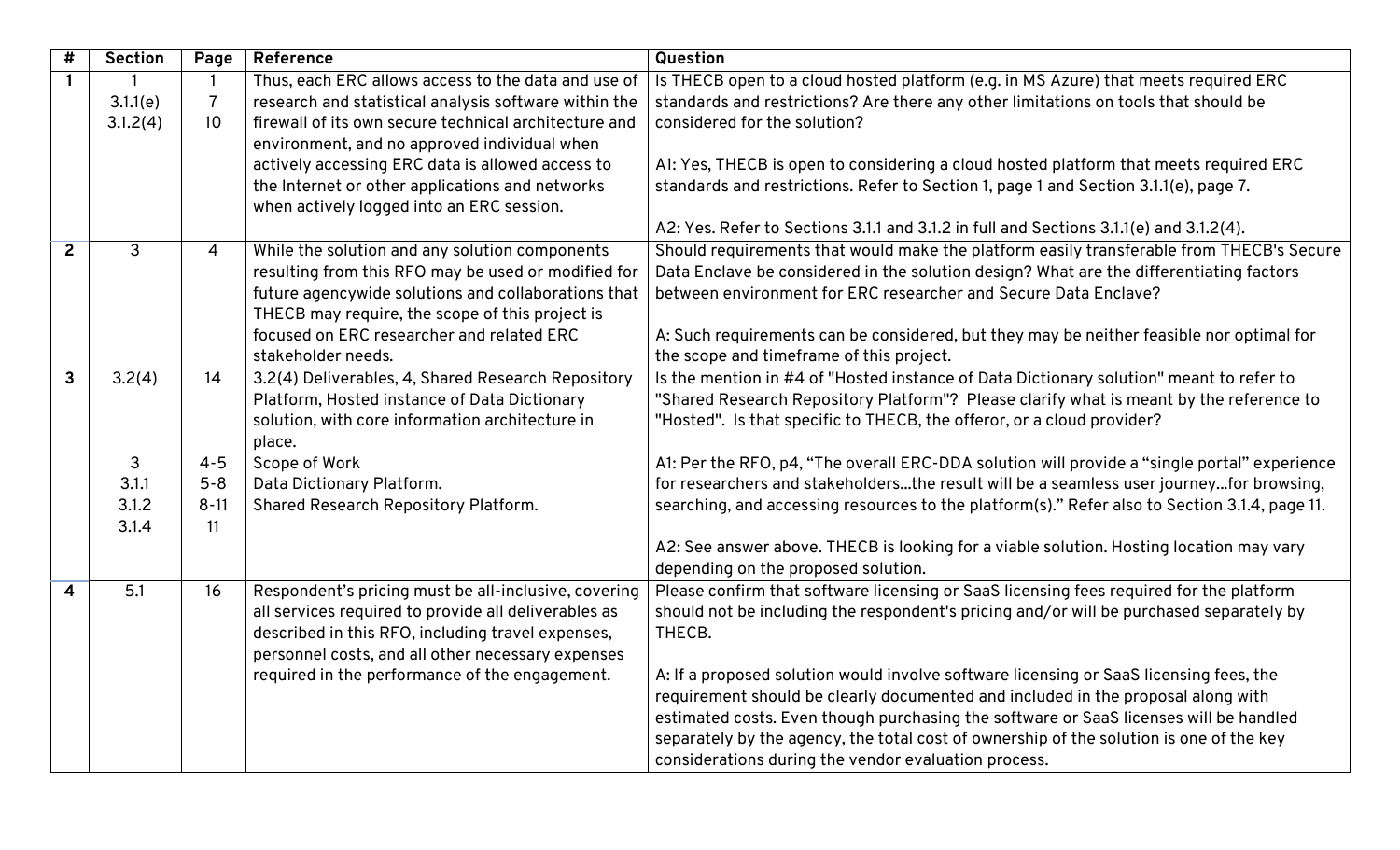| 5 | 3.1.1  | $5 - 8$  | Data Dictionary Platform           | Is the solution to search variables of interest, and the codebook definitions of those          |
|---|--------|----------|------------------------------------|-------------------------------------------------------------------------------------------------|
|   | 3.2(5) | 14       |                                    | variables? If so, what is the date range of the data dictionary? What are the formats of the    |
|   |        |          |                                    | data? Would the data be restricted at all?                                                      |
|   |        |          |                                    |                                                                                                 |
|   |        |          |                                    | A1: Yes, part of the solution is to provide searches on variables of interest, as well as their |
|   |        |          |                                    | definitions. Refer to details in Section 3.1.1, pp. 5-8, and Section 3.2(5) (Data Dictionary    |
|   |        |          |                                    | Content), p. 14.                                                                                |
|   |        |          |                                    | A2: Refer to the links in Section 3.1.1, Subsection b. for date ranges of the various data      |
|   |        |          |                                    | collections available to approved researchers using data at the ERCs. Some data collections     |
|   |        |          |                                    | extend back to 1990 through present year.                                                       |
|   |        |          |                                    | A3: Formats of the data (features to be searched) may be numeric, alphanumeric, or text.        |
|   |        |          |                                    | A4: It is expected that Data Dictionary content generally would not be restricted, although     |
|   |        |          |                                    | some features may be unique to prospective and active ERC researcher use and technical          |
|   |        |          |                                    | context. Refer to Section 3.1.1 in full and Subsection a., p. 5.                                |
| 6 | 3.1.2  | $8 - 11$ | <b>Research Project Repository</b> | Is the research repository of published research, or research in development? If published      |
|   | 3.1.9  | 13       | <b>User Role Definition</b>        | works, would THECB coordinate the copyright compliance?                                         |
|   | 3.2(6) | 14       | <b>Deliverables</b>                |                                                                                                 |
|   |        |          |                                    | A1: The focus of the Research Project Repository content is on published results including      |
|   |        |          |                                    | briefs, summaries, journal articles, and other potential formats resulting from research        |
|   |        |          |                                    | projects completed at the ERCs and using ERC data. Basic status information regarding ERC       |
|   |        |          |                                    | projects in progress may be considered for inclusion.                                           |
|   |        |          |                                    |                                                                                                 |
|   |        |          |                                    | A2: Published works requiring copyright compliance will be with permission from the             |
|   |        |          |                                    | researcher in coordination with the ERCs, THECB, and any other concerned parties and also       |
|   |        |          |                                    | in accordance with user roles. Refer also to Section 3.1.9 and Sections 3.2(6).                 |
|   | 3.1.3  | 11       | <b>User Profile Management</b>     | Would the user profile content be similar to the Research Profiles we created with Texas        |
|   |        |          |                                    | Woman's University? If not, what type of profile fields is THECB interested in including?       |
|   |        |          |                                    |                                                                                                 |
|   |        |          |                                    | Example Link:                                                                                   |
|   |        |          |                                    | https://apps.twu.edu/my1cv/profile.aspx?type=twp&id=84RN6YsbxGoBdqVpzjyoSQ%3d%3                 |
|   |        |          |                                    | <u>d</u>                                                                                        |
|   |        |          |                                    |                                                                                                 |
|   |        |          |                                    |                                                                                                 |
|   |        |          |                                    | A: Refer to 3.1.3, p. 9, of the RFO. Additional types of profile fields may be considered.      |
|   |        |          |                                    | Additional profile information from a registered user would be voluntary from that user.        |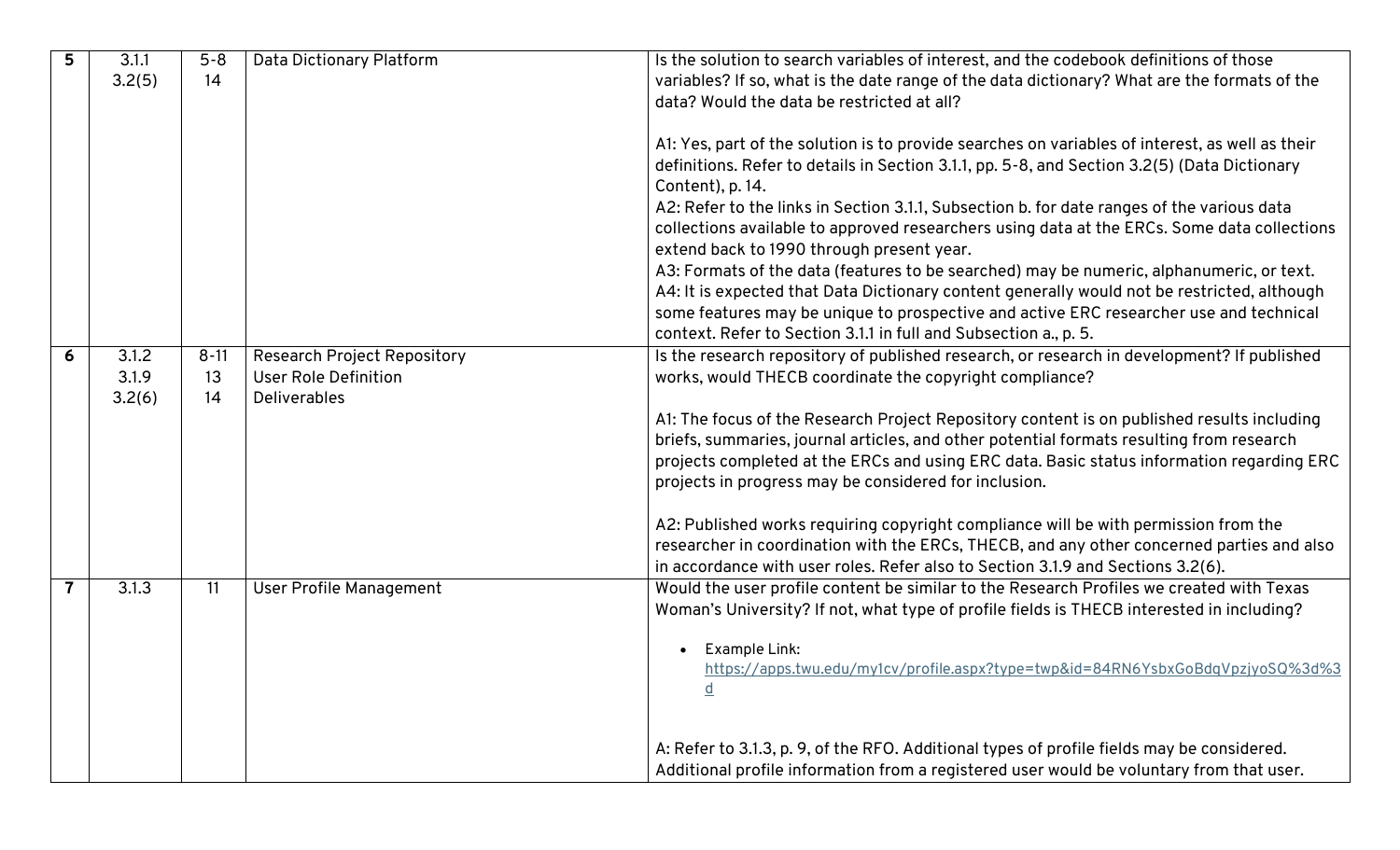| 8               | 3.1.4           | 11        | Information Architecture Design & Implementation | What current platforms are in use for repositories that could be used for the build and     |
|-----------------|-----------------|-----------|--------------------------------------------------|---------------------------------------------------------------------------------------------|
|                 |                 |           |                                                  | search design of the new system?                                                            |
|                 |                 |           |                                                  |                                                                                             |
|                 |                 |           |                                                  | A: The agency is using Azure cloud to build the state's new higher education data pipeline. |
| 9               | 3.1.5           | $11 - 12$ | Stakeholder Engagement                           | Would THECB be interested in creating an Advisory Board for end user requirements,          |
|                 |                 |           |                                                  | solutions, enhancements, and project input?                                                 |
|                 |                 |           |                                                  |                                                                                             |
|                 |                 |           |                                                  | A: An Advisory Board is not required. A proposed Stakeholder Engagement Plan should         |
|                 |                 |           |                                                  | consider the target stakeholder groups, requirements, and project timeline. Refer also to   |
|                 |                 |           |                                                  | Section 3.1.5.                                                                              |
| 10              | 3.1.7           | 12        | Training                                         | What is the end goal of Administrators, end-users etc. for the repository? Is THECB looking |
|                 | 3.1.9           | 13        | User Role Definition and Implementation          | for maintenance after the project build? What type of accessibility requirements are        |
|                 | 3.2             | $14 - 15$ | <b>Deliverables</b>                              | needed?                                                                                     |
|                 | $3.1.1(e)$ (vii | 8         | Addresses User Interfaces and Accessibility      |                                                                                             |
|                 |                 |           |                                                  | A1: Refer to Sections 3.1.7 and 3.1.9                                                       |
|                 |                 |           |                                                  |                                                                                             |
|                 |                 |           |                                                  | A2: Refer to Section 3.2 Deliverables 7-9 and 12.                                           |
|                 |                 |           |                                                  |                                                                                             |
|                 |                 |           |                                                  | A3: Refer to Section 3.1.1(e)(vii) regarding user interfaces and accessibility.             |
| 11              | 3.1.8           | 12        | <b>Integration Plan</b>                          | What other systems should this system integrate with? Please provide examples.              |
|                 |                 |           |                                                  |                                                                                             |
|                 |                 |           |                                                  | A: The system will be integrated with Azure AD B2C to allow single sign-on for external     |
|                 |                 |           |                                                  | users.                                                                                      |
| $\overline{12}$ |                 |           |                                                  | Whether companies from Outside USA can apply for this?                                      |
|                 |                 |           |                                                  | (like, from India or Canada)                                                                |
|                 |                 |           |                                                  |                                                                                             |
|                 |                 |           |                                                  | A: Provided the contractors are based in the United States, the company may be              |
|                 |                 |           |                                                  | international.                                                                              |
| 13              | 4.2             | 16        | Meetings and Communication Plan Between          | Whether we need to come over there for meetings?                                            |
|                 |                 |           | Meetings                                         |                                                                                             |
|                 |                 |           |                                                  | A: Refer to Section 4.2.                                                                    |
| $\overline{14}$ |                 |           |                                                  | Can we perform the tasks (related to RFP) outside USA?                                      |
|                 |                 |           |                                                  | (like, from India or Canada)                                                                |
|                 |                 |           |                                                  |                                                                                             |